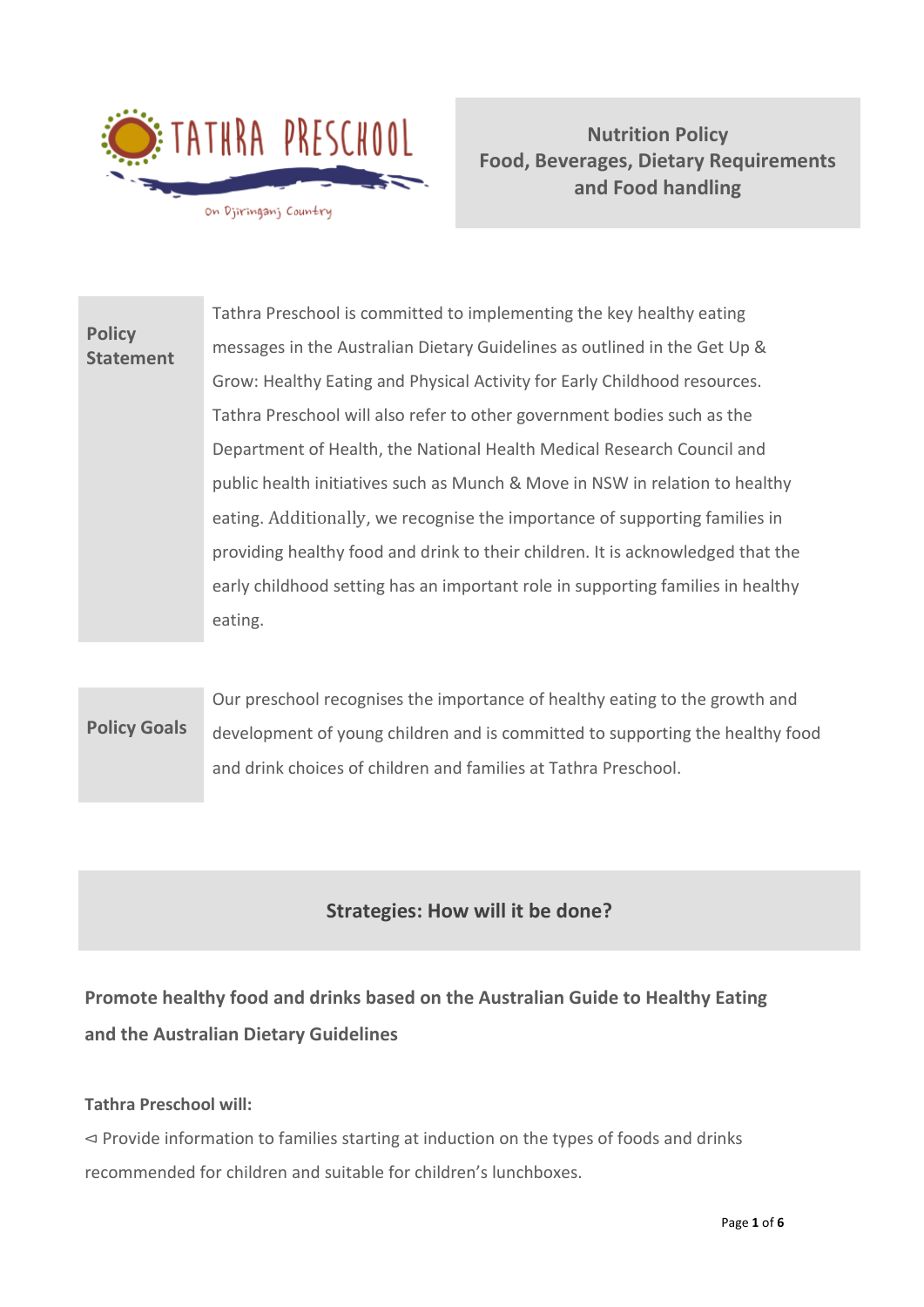⊲ Encourage families to avoid highly processed snack foods high in fat, salt and sugar and low in essential nutrients in children's lunchboxes. Examples of these foods include lollies, chocolates, sweet biscuits, muesli bars, breakfast bars, fruit filled bars, chips, oven-baked crackers and corn chips.

#### **Promote safety**

⊲ Ensure water is readily available for children to drink throughout the day. ⊲ Be aware of children with food allergies, food intolerances and special diets and consult with families to develop individual management plans. ⊲ Ensure all children remain seated while eating and drinking. ⊲ Always supervise children while eating and drinking.

## **Safe food handling**

⊲ Ensure gloves are worn or food tongs are used by all staff handling food. ⊲ Children and staff wash and dry their hands (using soap, running water and single use or disposable towels) before handling food or eating meals.

⊲ Food is stored and served at safe temperatures ie below 5°C or above 60°C.

⊲ Children will be discouraged from handling other children's food and utensils.

## **Provide a positive eating environment which reflects cultural and family values**

⊲ Ensure that educators sit with the children at mealtimes to role model healthy food and drink choices and actively engage children in conversations about the food and drink provided.

⊲ Recognise, nurture and celebrate the dietary differences of children from culturally and linguistically diverse backgrounds.

⊲ Create a relaxed atmosphere at mealtimes where children have enough time to eat and enjoy their food as well as enjoying the social interactions with educators and other children.

⊲ Respect each child's appetite. If a child is not hungry or is satisfied, do not insist they eat. ⊲ Be patient with messy or slow eaters.

⊲ Do not use food as a reward or withhold food from children for disciplinary purposes.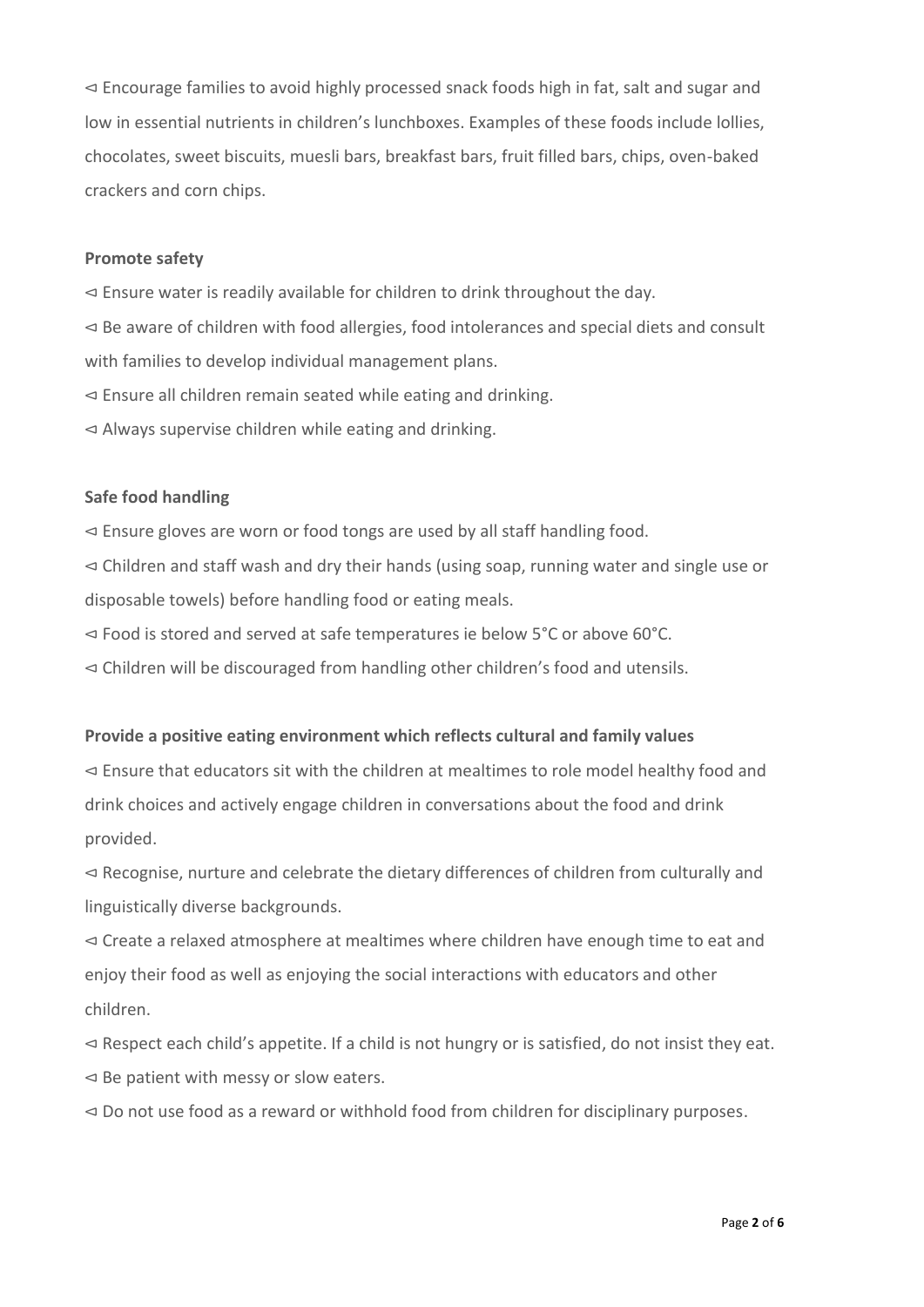# **Promote lifelong learning for children, early childhood staff and families about healthy food and drink choices**

⊲ Foster awareness and understanding of healthy food and drink choices through including in the children's program a range of learning experiences encouraging children's healthy eating.

⊲ Provide opportunities for children to engage in discovery learning and discussion about healthy food and drink choices. Encourage communication with families about the provision of appropriate healthy food and drinks for children while they are attending Tathra Preschool.

⊲ Work in partnership with families to develop an appropriate plan for children with any food allergies and intolerances so that children's health and safety remains paramount. Details to be kept on child's enrolment record.

⊲ Communicate regularly with families about food and nutrition related experiences at Tathra Preschool and provide up to date information to assist families to provide healthy food choices at home.

⊲ Communicate regularly with families and provide information and advice on appropriate food and drink to be included in children's lunchboxes. This information may be provided to families in a variety of ways including newsletters, during induction, information sessions and informal discussion.

## **Encourage and support breastfeeding**

## **Tathra Preschool will:**

⊲ Provide a suitable place within the service where mothers can breastfeed their babies or express breast milk.

⊲ Support mothers to continue breastfeeding until babies are at least 12 months of age.

## **Roles and Responsibilities**

## **Approved Provider:**

⊲ Ensure Tathra Preschool operates in line with the Education and Care Services National Law and National Regulations 2011.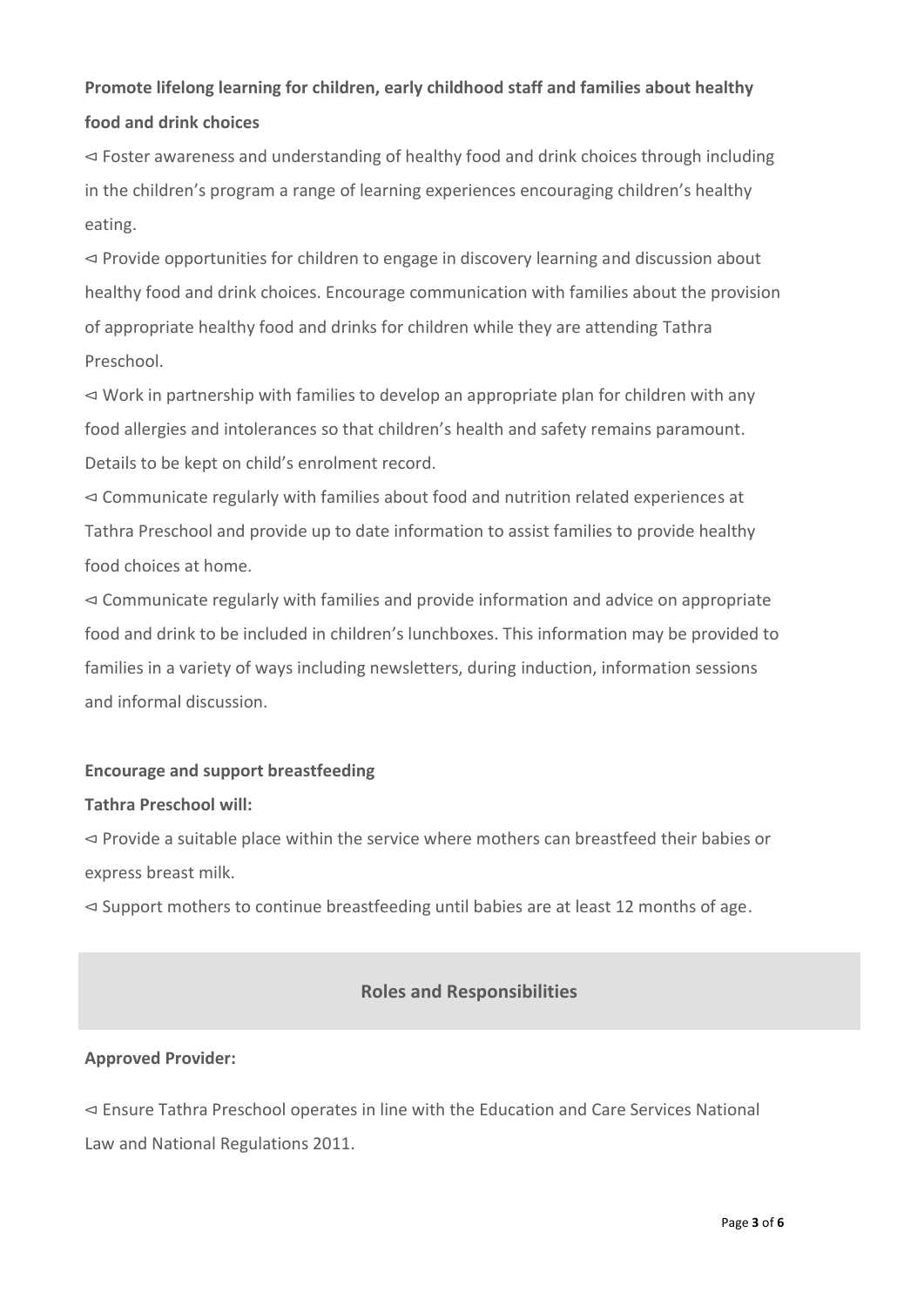⊲ Ensure that Tathra Preschool implements adequate health and hygiene practices and safe practices for handling, preparing and storing food to minimise risks to children being educated and cared for by the service.

#### **Nominated Supervisor:**

⊲ Ensure adequate health and hygiene practices and safe practices for handling, preparing and storing food are implemented at the service to minimise risks to children.

⊲ Ensure children being cared for by the service have access to safe drinking water at all times.

#### **Educators:**

⊲ Adhere to the strategies and practices of the Nutrition, Food, Beverages and Dietary Requirements Policy.

⊲ Provide positive mealtime experiences for children.

⊲ Respect the individual needs and choices of children.

⊲ Actively supervise children during mealtimes.

⊲ Adhere to the service's Hygiene and Infection Control Policy.

#### **Families:**

⊲ Work in partnership with teachers and educators to provide healthy food choices in children's lunch boxes.

## **Monitor, Evaluation and Review**

This policy will be monitored to ensure compliance with legislative requirements and unless deemed necessary through the identification of practice gaps, the service will review this Policy every two years.

Families and staff are essential stakeholders in the policy review process and will be given opportunity and encouragement to be actively involved.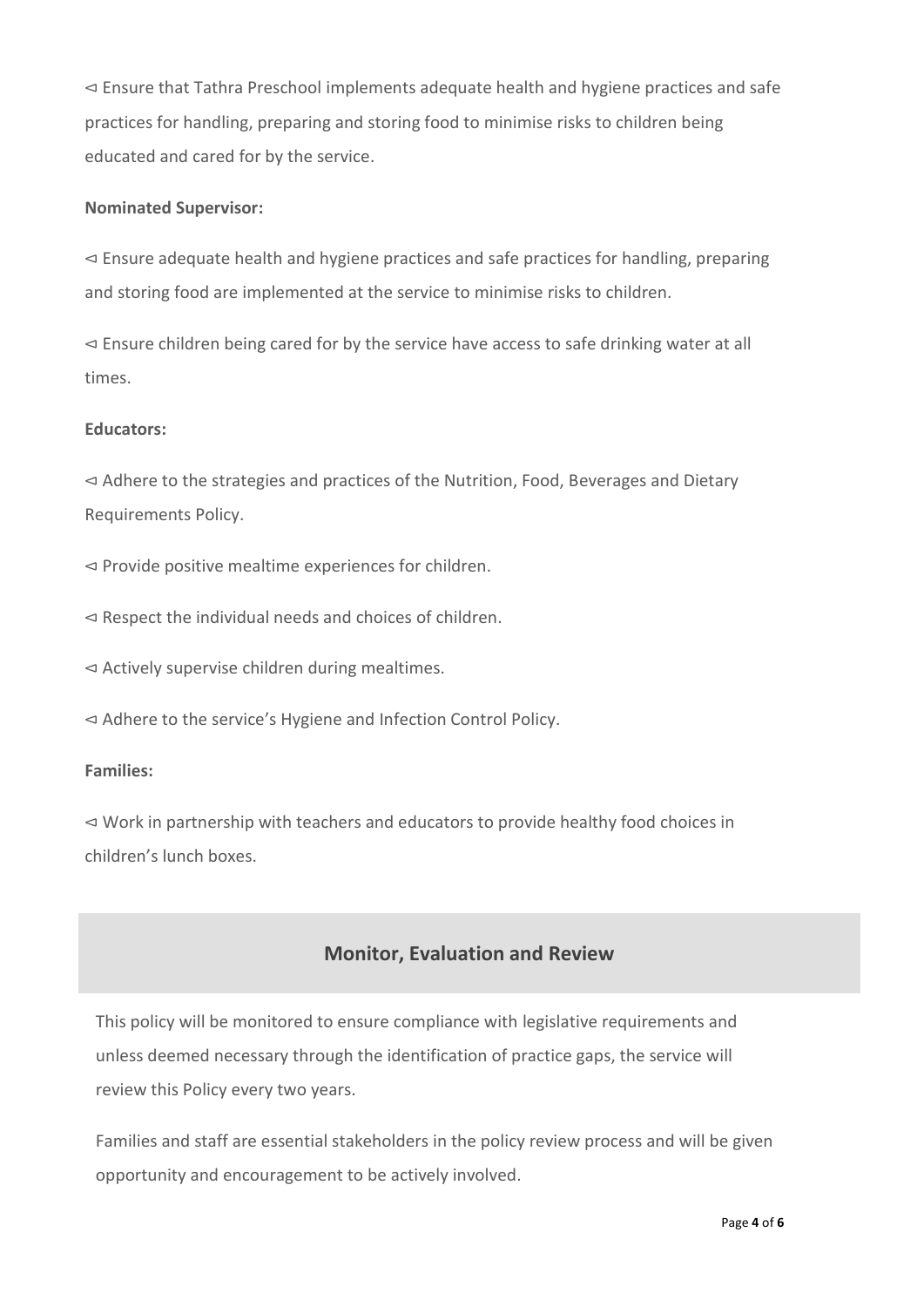In accordance with R. 172 of the Education and Care Services National Regulations, the service will ensure that families of children enrolled at the service are notified at least 14 days before making any change to a policy or procedure that may have significant impact on the provision of education and care to any child enrolled at the Preschool; a family's ability to utilise the service; the fees charged or the way in which fees are collected

| <b>Relevant</b><br>Legislation | $\leq$ Education and Care Services National Law Act 2010: Section 167               |
|--------------------------------|-------------------------------------------------------------------------------------|
|                                | $\leq$ Education and Care Services National Regulations: Regulations 77-80, 162(e), |
|                                | 168(2)(a)(i)                                                                        |
|                                | $\leq$ Work Health and Safety Act 2011                                              |

| Guidelines,<br><b>Standards and</b><br><b>Frameworks</b> | $\triangleleft$ National Quality Standard, Quality Area 1: Educational program and practice - |
|----------------------------------------------------------|-----------------------------------------------------------------------------------------------|
|                                                          | Element 1.2.3: Child directed learning                                                        |
|                                                          | $\triangleleft$ National Quality Standard, Quality Area 2: Children's health and safety -     |
|                                                          | Element 2.1.3: Healthy lifestyle                                                              |
|                                                          | $\triangleleft$ National Quality Standard, Quality Area 5: Relationships with children -      |
|                                                          | Element 5.1.2: Dignity and rights of the child                                                |
|                                                          | $\triangleleft$ National Quality Standard, Quality Area 6: Collaborative partnerships with    |
|                                                          | families and communities - Element 6.1.2: Parent views are respected                          |
|                                                          | $\leq$ Early Years Learning Framework: Outcome 3 – Children take increasing                   |
|                                                          | responsibility for their own health and wellbeing                                             |
|                                                          |                                                                                               |

| $\triangleleft$ Australian Children's Education and Care Quality Authority (ACECQA) -   |
|-----------------------------------------------------------------------------------------|
| www.acecqa.gov.au                                                                       |
| $\triangleleft$ Australian Dietary Guidelines - www.eatforhealth.gov.au/guidelines      |
| $\triangleleft$ Department of Health: Nutrition and Healthy Eating (includes Get Up and |
| Grow Healthy Eating and Physical Activity for Early Childhood resources) -              |
| www.health.gov.au/resources/collections/get-up-grow-resource-collection                 |
|                                                                                         |